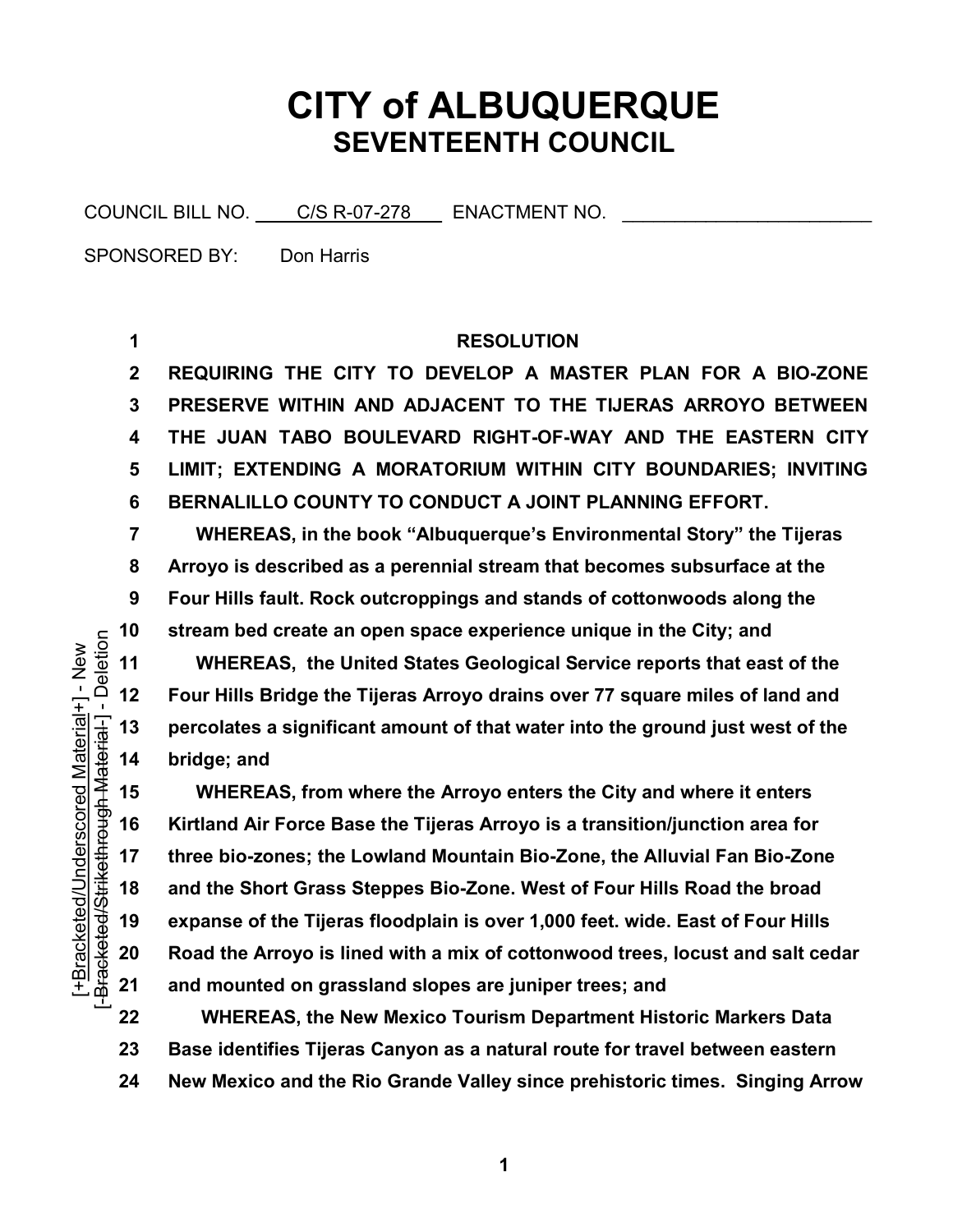**Preserve overlooking the Canyon was once part of the Carnuel Genizaro Community, and is on the New Mexico State List of Historical Places; and WHEREAS, the New Mexico Department of Transportation has completed a project to provide safe passage to wildlife crossing Interstate40 in Tijeras Canyon. The Tijeras Canyon Safe Passage Coalition reports the wildlife linkage through Tijeras Canyon, which connects the Sandia and the Manzano Mountains, is one of the most important and endangered areas in the nation for wildlife passage. The habitat on either side of Interstate40 provides homes for species such as cougar, bear, and bighorn sheep, among many others. But, the Interstate40 severs the two mountain ranges and creates a deadly barrier for animals; and**

 **WHEREAS, to provide for the public's health, welfare and safety, the land use conditions of the Arroyo must be changed. Several subdivisions have developed in the bottom of the Canyon. Abandoned facilities exist in the Tijeras Arroyo Flood Plain and several government agencies have holdings within the Canyon and on the mesas overlooking the Arroyo that are not developable; and**

 **WHEREAS, the City should set aside additional open space to provide for the protection of the riverine environment and maintain the 500 year flood plain required by the Albuquerque Metropolitan Area Flood Control Authority; and**

 **WHEREAS, the Fiscal Year 08 Budget Resolution appropriated one hundred thousand dollars (\$100,000) for a Tijeras Arroyo Management Plan and the 2007 General Obligation Bond Question designates five hundred thousand dollars (\$500,000) for purchase of open space in the Tijeras Arroyo. BE IT RESOLVED BY THE COUNCIL, THE GOVERNING BODY OF THE CITY OF**

**ALBUQUERQUE:**

 **Section 1. The City with the adoption of this Resolution formally invites Bernalillo County to join with the City to develop a joint City/County Tijeras BioZone Preserve Master Plan.** 

 **Section 2. The City of Albuquerque, and Bernalillo County to the extent it chooses to participate, shall commence with a Master Plan to develop a Tijeras Arroyo BioZone Preserve using the funds established for a Tijeras**